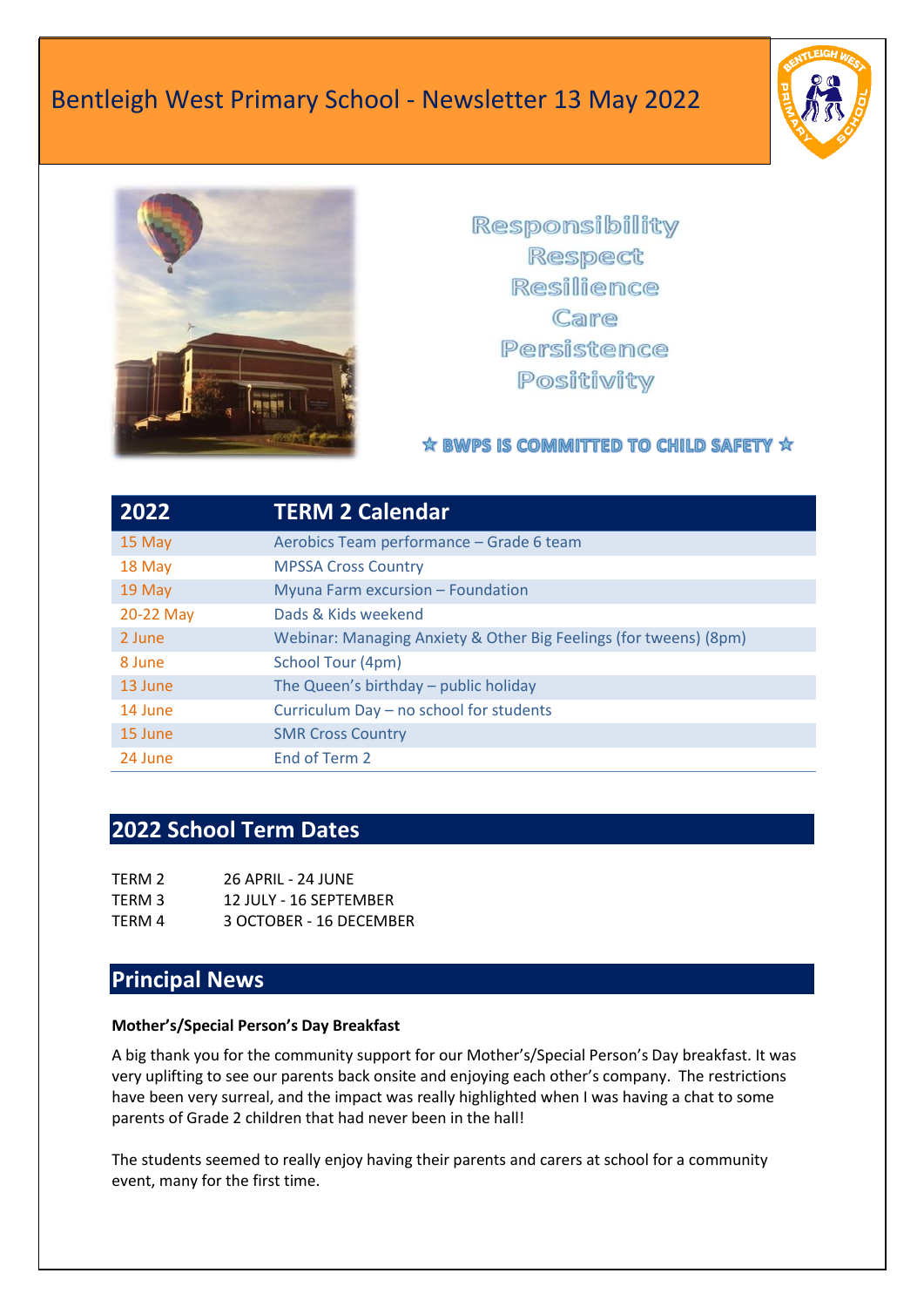Well done to P&F for pulling the photos and breakfast together and organising all the support for the morning to run smoothly. It is greatly appreciated by all of us to be able to enjoy Mother's /Special Person's Day together.

#### **Athletics Day**

Monday 2<sup>nd</sup> of May, saw our Grade 4 to 6 students travel to Duncan McKinnon Reserve for the House Athletics Day. It was great to see all the students participate and support each other through the day. Thank you to Mr Walsh and our student leaders for running the day well.

Congratulations to the students that did well enough to qualify for the next stage of competition.

#### **Enrolments**

We had our first school tour last week with over 70 attendees and a lot of interest in the school. If families have younger siblings or know people in the enrolment boundary that are definitely attending in 2023, can I ask that enrolments are filled in sooner rather than later, so we can plan accordingly?

*Steven Capp* Principal

### **Birthdays 13 to 26 May**



| Giles          | 5Z             | Aliah  | 4H | Tisha     | <b>PB</b> |
|----------------|----------------|--------|----|-----------|-----------|
| Jacob          | 2Q             | Sophie | 5Z | Frankie   | <b>PS</b> |
| <b>Bronson</b> | 1Y             | Izzy   | 1W | Jasper    | 3A        |
| Lily           | 2C             | Alisha | 6M | Henry     | 4H        |
| Jack           | 2Q             | Rosie  | 1F | Zachariah | 4M        |
| James          | 1 <sub>V</sub> | Tilly  | 1W | Marley    | 5M        |
| Tomas          | 4H             | Rose   | 2S | Talitha   | 6A        |
| Cecelia        | 3Y             | Harry  | 4M | Sebastien | 2S        |
| Saskia         | 4A             |        |    |           |           |

### **Child safety**

Please be mindful when dropping off/picking up students from the back of the school in **Pleasance Street**, as we have had complaints from residents about the parking and concerns raised about children's safety.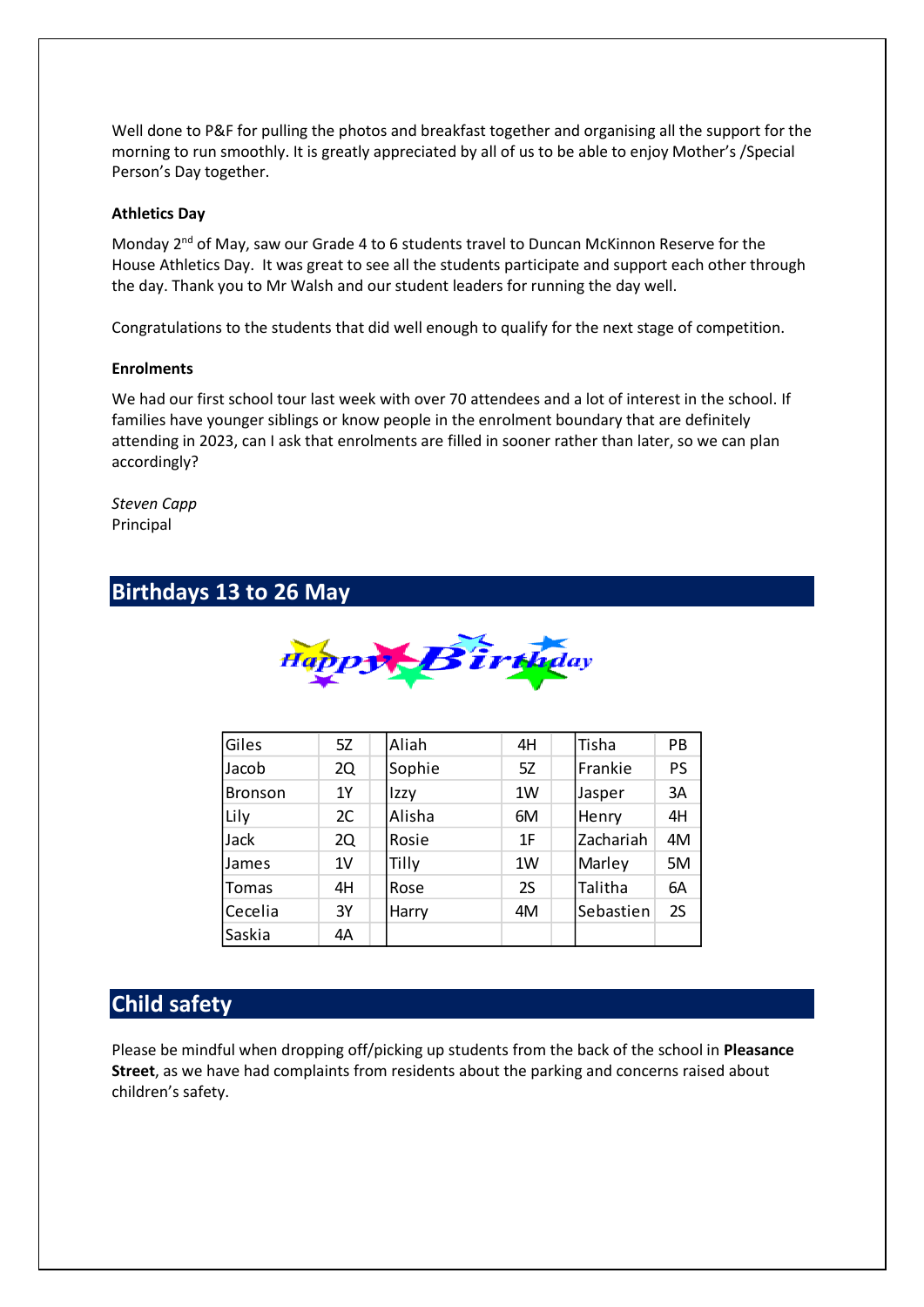## **State Schools Relief - Uniforms (for ALL CSEF students)**



BWPS CSEF families are invited to apply winter uniform items (to a maximum of five items per student).

Students can be in any grade (prep – 6) but must be a 2022 Camps, Sports and Excursion Fund (CSEF) recipient.

- For BWPS logo'd uniform items (bomber/polo shirt) a voucher is supplied for use at our uniform supplier, PSW.
- Non-BWPS logo'd items (pants/trackpants/dress/tunic/shoes/runners) are supplied directly to families (via the school office).

To apply or to find out more, please contac[t rachel.helyer@education.vic.gov.au](mailto:rachel.helyer@education.vic.gov.au) or at the office.

### **Parents & Families Committee**

#### **Mother's/Special Person's Day breakfast**

Thank you to everyone who attended our special breakfast. It was lovely to see the school community come together again after a long period apart. We would love to give a big shout out to our wonderful parent helpers, who made sure everything ran smoothly and that we were all fed!

An extra special thank you goes to Karen Wilson. She did a fabulous job taking photos and putting them together. We hope you loved your photos - everybody looked beautiful.

#### **Election Day Sausage Sizzle and Cake Stall**

It's Election Day on May 21 so BWPS are running our traditional Sausage Sizzle and Cake Stall and we need your help!

We need:

**BAKERS** - Cakes, cupcakes, cookies, Rocky Road, Chocolate Crackles, Honey Joys… anything yummy!!



We need all baked goods to have an ingredient list and dropped off at the office on Friday or Saturday morning at the stall.

**VOLUNTEERS** - to sizzle those sausages and help out at the stall and 1-2 hours of your time would be greatly appreciated!

We will be operating from 9am until 3 or we sell out. If you can help or have any further queries, please contact us via [bwpspnf@gmail.com](mailto:bwpspnf@gmail.com)

Please also talk to your local family and friends about voting at BWPS and tell them about the sausage sizzle and cake stall.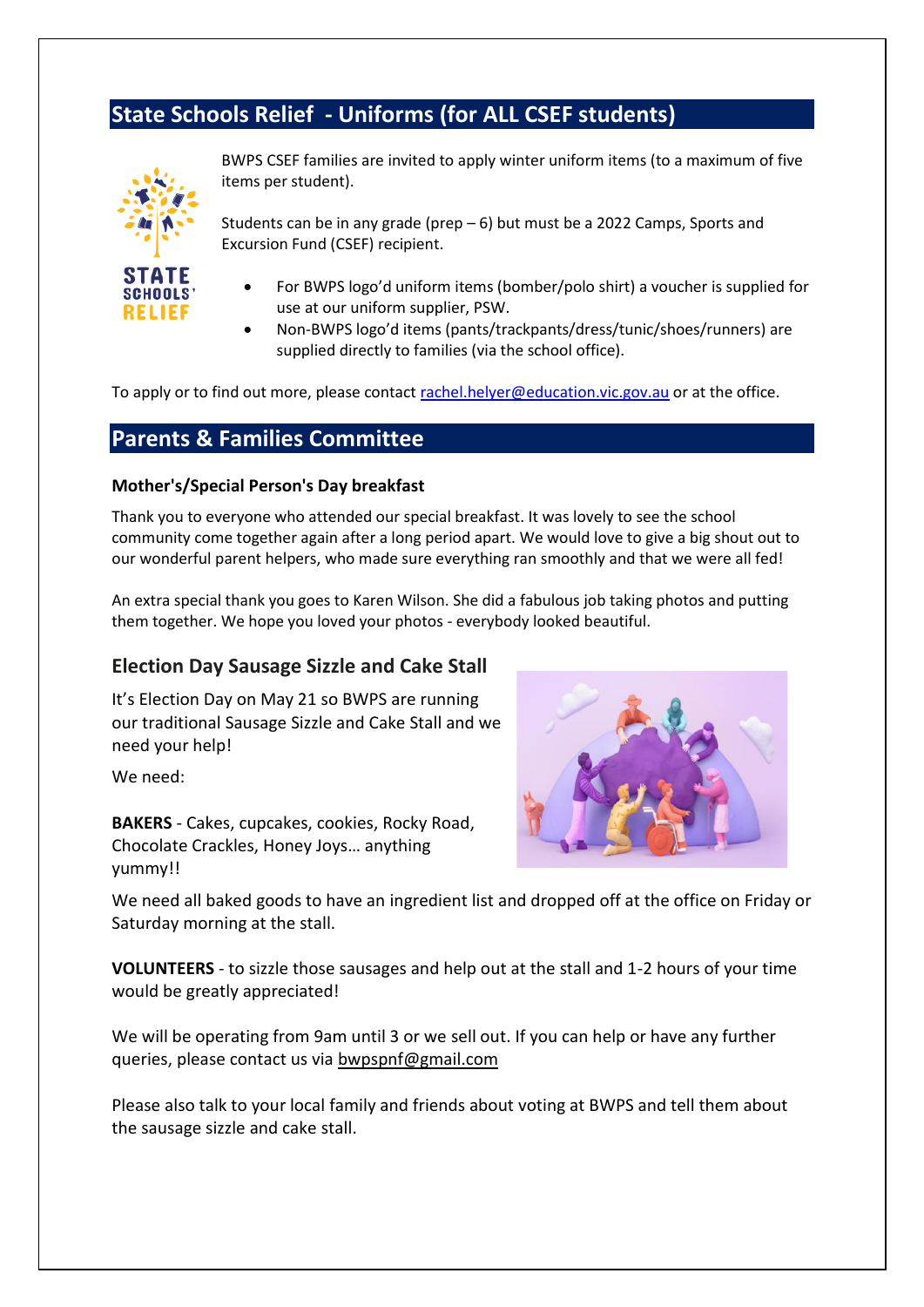### **St Kilda Mums**

Dear School Community,

I am Ruby Wigney from 5M. I am doing a collection of jackets, ranging in sizes between 8 and 16, with the St Kilda mums. They are an organisation for parents in need. If a mum has to leave their house immediately, they provide housing and support. The jackets must be clean and the zipper needs to be in working order. There will be a box in the school office for donations until the 13<sup>th</sup> June. These donations will be collected weekly and hopefully there are lots we can give to this great organisation. There will also be posters around the school as a reminder (see end of newsletter).

Thank you, Ruby Wigney

# **BWPS beanies for sale**



We are now selling BWPS woollen beanies (\$20) from the school office.

Picture of beanie (left) modelled by Jake Barclay (6A).

### **COVID-19 – guidelines for Term 2**

#### **Face masks**

From 11:59 pm Friday 22 April, face masks, while recommended, are not required in any school setting. This means students in grades 3 to 6, staff and visitors in primary schools are no longer required to wear face masks. Any student or staff member who wishes to wear a mask may do so, including those who are medically at-risk.

#### **Screening requirements**

Students and staff who have tested positive for COVID-19, and have completed their 7-day isolation period, now do not need to undertake rapid antigen test (RAT) screening for 12 weeks after their release from isolation

#### **Household Contacts**

Where a student is a household contact of a positive case (that is, they have spent more than four hours with someone who has COVID-19 inside a house, accommodation, or care facility) they must inform the school. The student **can** attend school as long as they wear a mask (indoors, unless medical exemption applies), and complete regular tests via RAT (5 of the 7 days).

**Students who report a positive result must isolate for seven days and not attend school during that period. If your child does test positive (via a PCR or rapid antigen test) please complete the Student COVID-19 details at [COVID Test Portal](https://covidtest.educationapps.vic.gov.au/)**

Please then email Tanya Elliott at Tanya. Elliott@education.vic.gov.au to notify the school.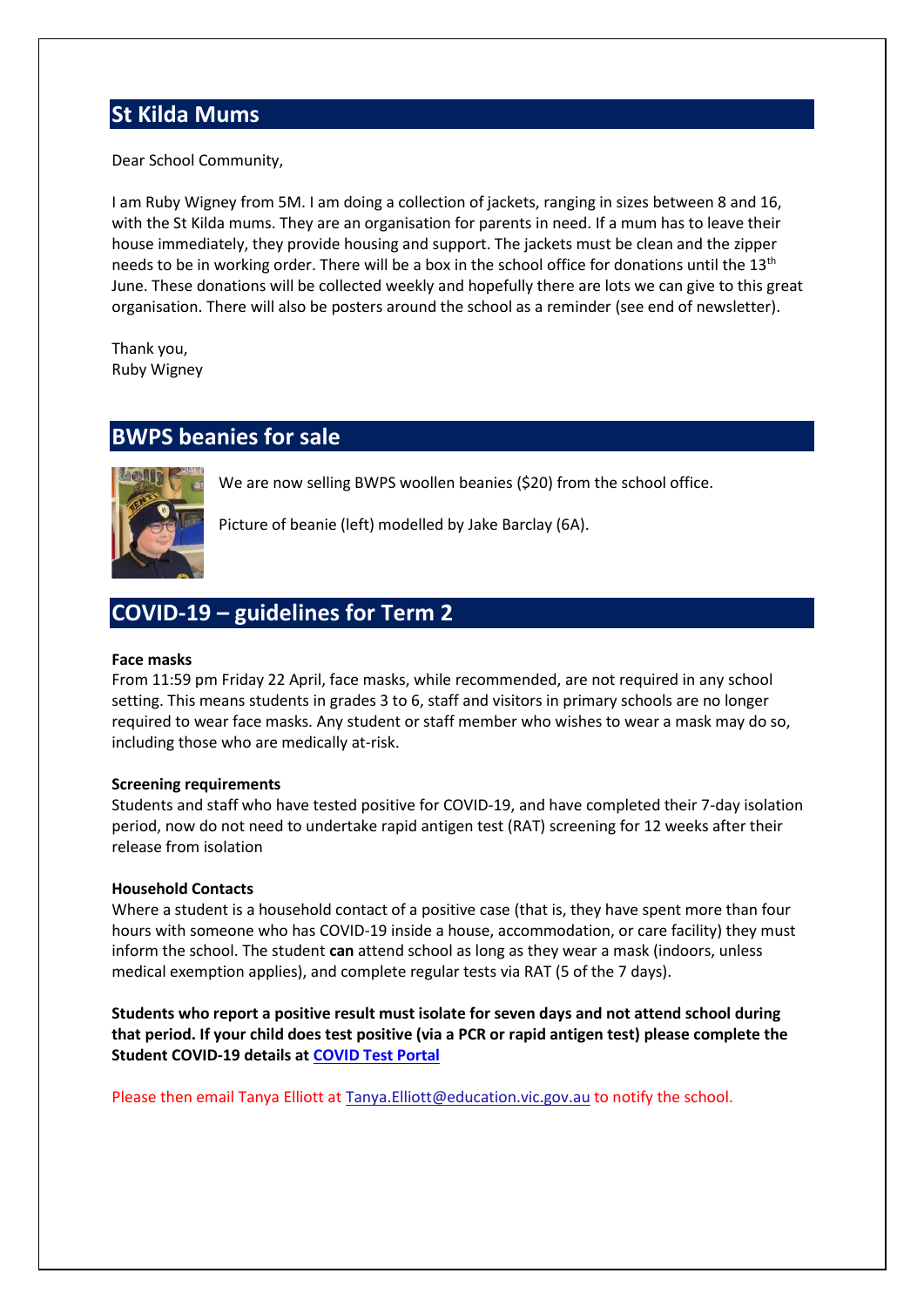# **Working With Children Checks**

Parents that are volunteering at school, either attending activities on school grounds or accompanying students on excursions, must carry a copy of their Working With Children Check card.

This is a mandatory requirement and WWCC cards will be required when signing in.

### **BWPS Compass Communications**

# Compass<sup>®</sup>

All school notifications, including, consents, weekly newsletters and correspondence are published via Compass [https://bentleighwestps-vic.compass.education](https://bentleighwestps-vic.compass.education/)

#### **PLEASE OPEN IN YOUR BROWSER TO SEE ALL ATTACHMENTS**

It is important to notify the school when your child is going to be away so please log on to Compass to record your child's absence or late arrival. You can download the Compass App from the App store for iPhones or Google Play for Samsung devices. In the App you can then open the full Compass website where you can access up-to-date information.

If you have forgotten your username or password, you can recover your details by clicking the 'Don't know your username/Forgot your password?' link on the front page.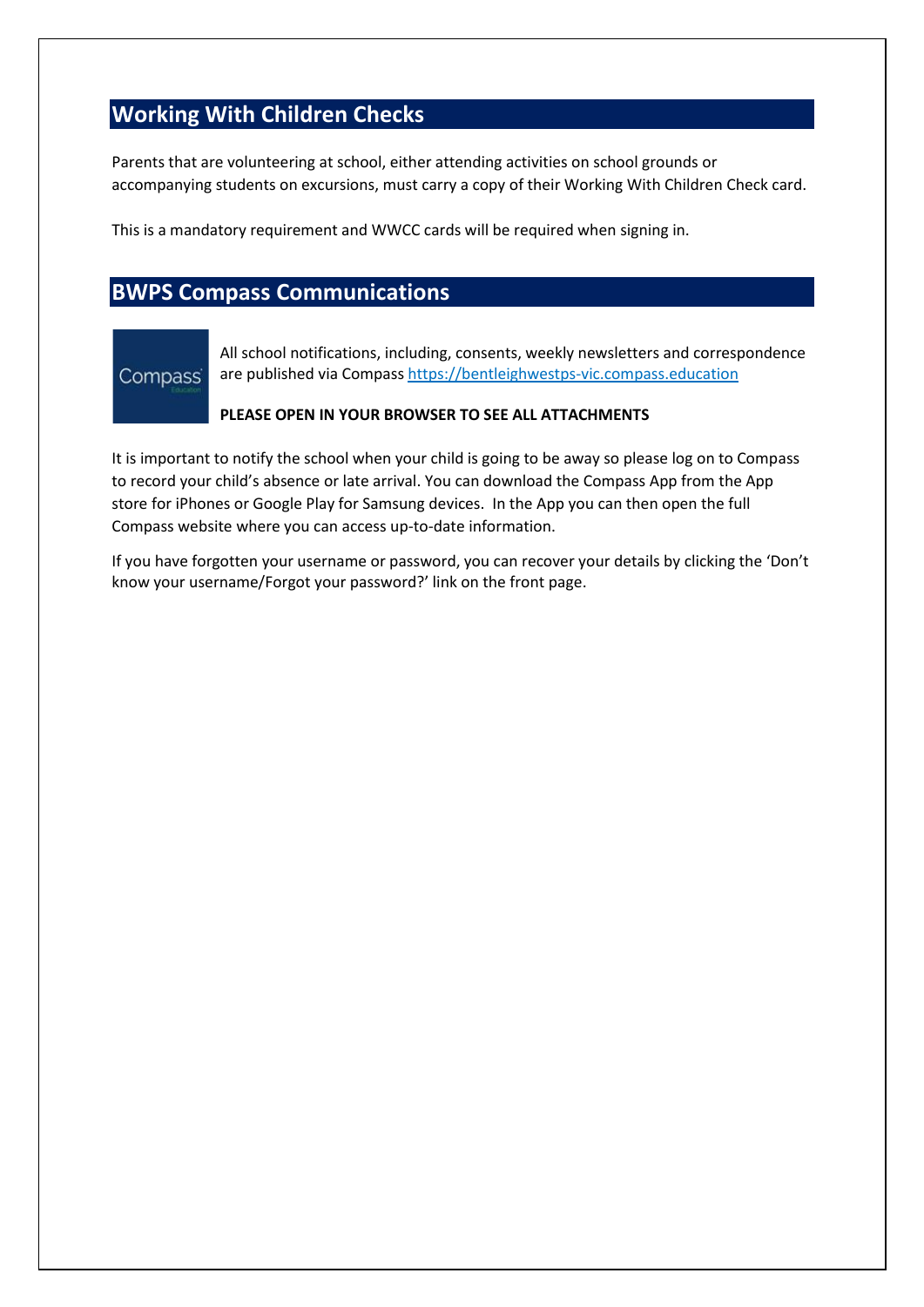